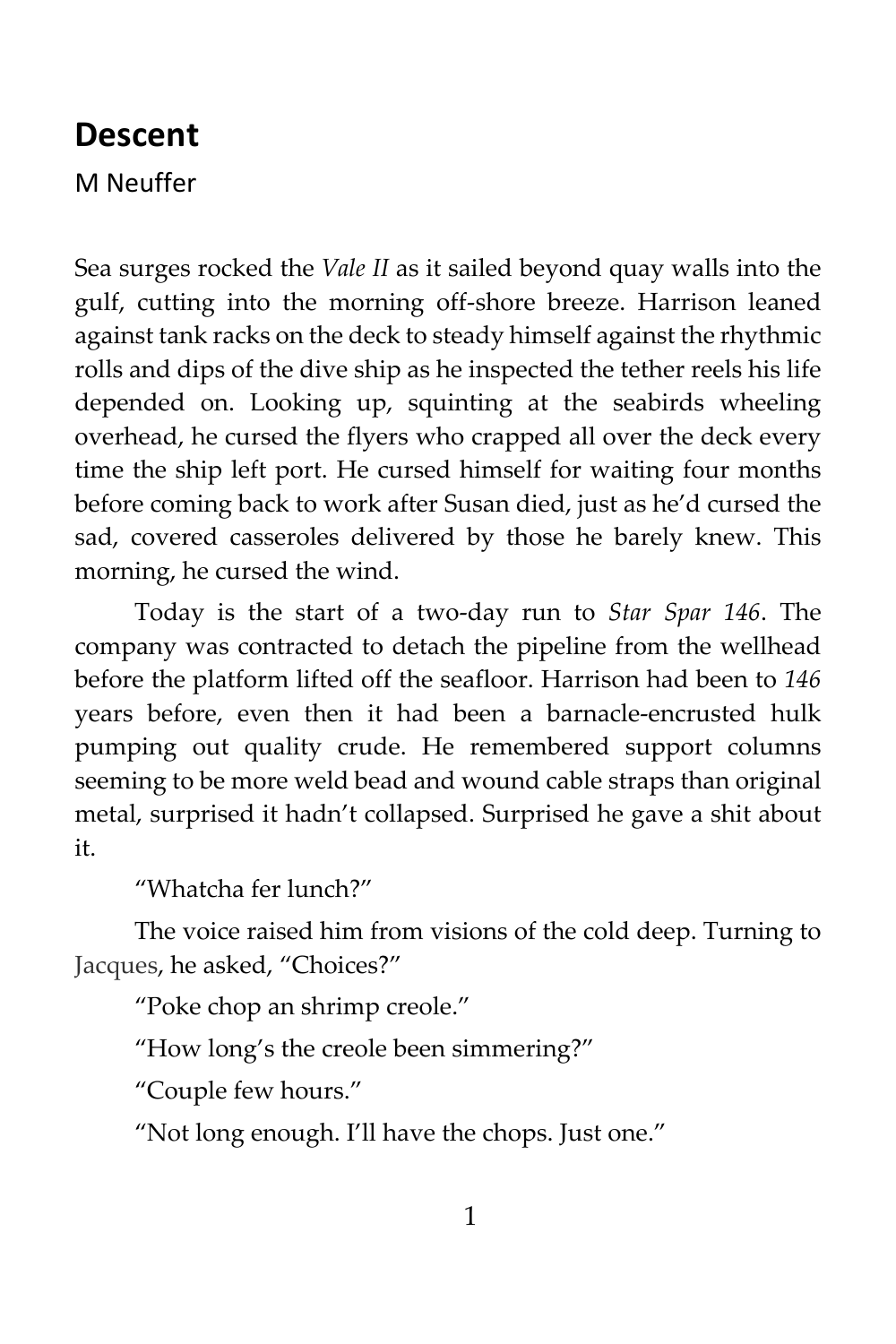Jacques stuck thumbs in the waist of a grease-crusted apron. "Weather's gone be good."

"Spose so," said Harrison. "Send David up. Get his nose outta that phone, get some hard work under his belt."

"He up to the wheelhouse, chattin' the skipper."

Harrison spat. "Never shoulda vouched for him." His sister-inlaw pleaded with him to take on her son before a wrecked life buried him, before he wilted into a useless walking corpse. Disgusted, he tossed the grease gun on a tarp and headed for the dive shack.

Orange shifted to red, then deepened as the sun passed below the liquid horizon. Another day of breathing in and out, thought Harrison, another day standing at the rail. Another day closer. A spark from far aft caught his eye. Who the hell's smoking on deck? Then he knew when the darkened silhouette moved. David. Taking a wrench, Harrison marched toward the young man, intent on shaking him up, giving him a god almighty shock.

Coming from behind, Harrison swung the wrench, banging it on the rail next to David's hand. The boy jumped, dropping his lit cigarette into the water.

"What the fuck do you think you're doing?" Harrison demanded. "Are you fucking stupid?" He wanted to do more than kick him in the ass, more than scare him. He wanted to toss him over the side and might have if the boy didn't share Susan's blood.

Dive master Devers sat on the edge of the moon pool at the ship's center, testing shackles that married the hoist cable to the tool basket, readying it for lowering. Along the wide deck snaked the first hundred feet of umbilical to the air tanks and tether gear. Hook up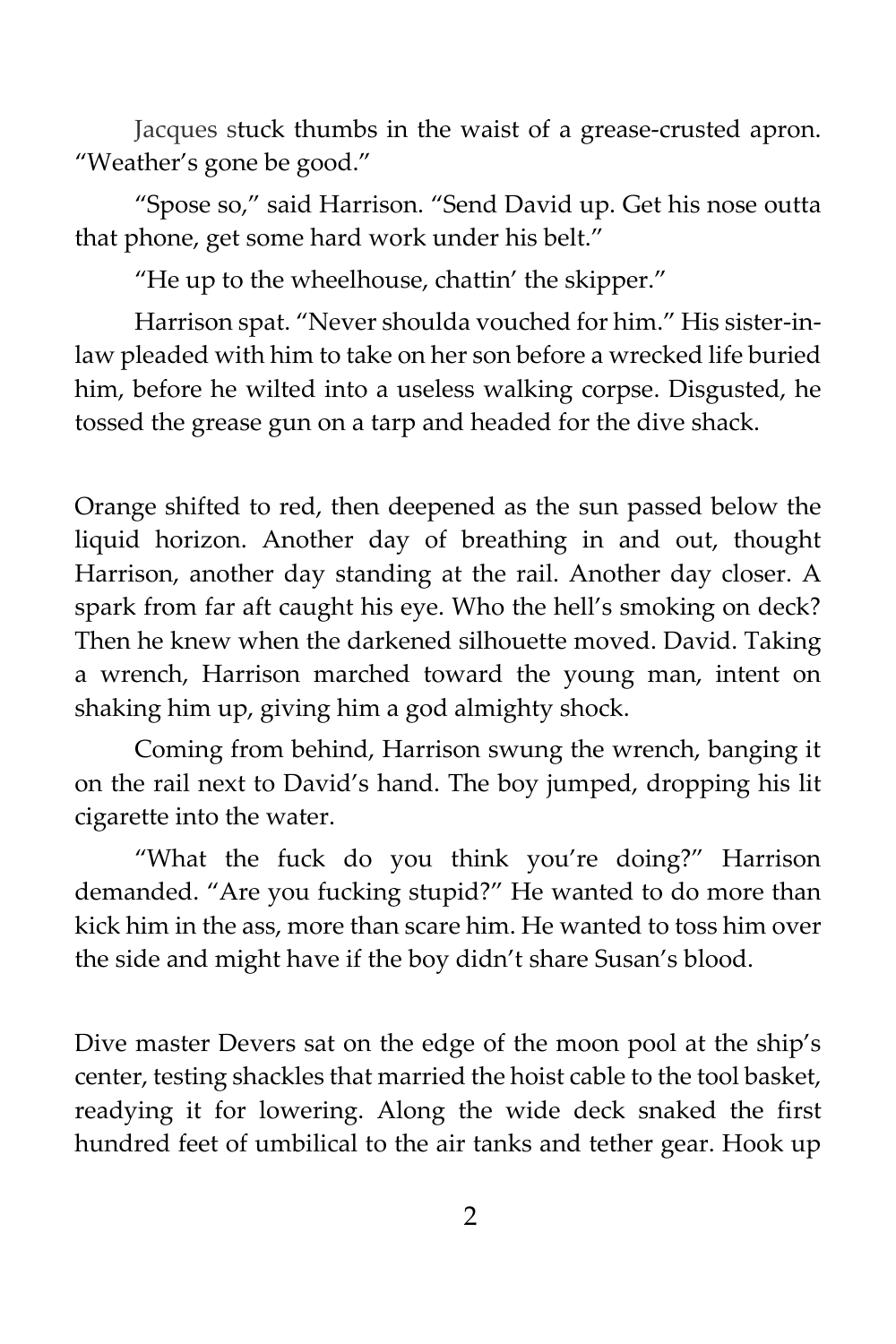to the suit would be conducted just before Harrison dropped below the waterline.

"Channel?" James asked Harrison.

"Six."

"Confirm topside," James said as he checked the dive hood straps.

"Comm check," said Harrison. His voice was heard two hundred feet above on the platform and in James' headset. Receiving confirmation, he took his last gulp of free air.

"Connecting primary," said James.

"Check," said Harrison.

"Connecting secondary," said James.

"Check."

"Permission to dive," said James into his mic.

"Dive authorized," came the anonymous voice.

The dive flag was hoisted. Using hand signals to the man in the crane cab, Devers supervised the basket swing-out and lowering preceding Harrison's dive. The hoist reel squealed as it always did, familiar to those on deck. Ten minutes after the basket touched down, Harrison was lifted and positioned over the center of the moon pool. Thumbs-up was sufficient permission to dip him into the salty dark.

Every fifty feet of cable play was called out over the radio with a check response from Harrison and the operations observer at the edge of the rig platform. At one hundred feet, Harrison switched on his helmet lamp. At three hundred, he saw light from the gear basket on the muddy bottom. The spot where surface light fades, the turnover point, was called the big squeeze. It's here, divers mentally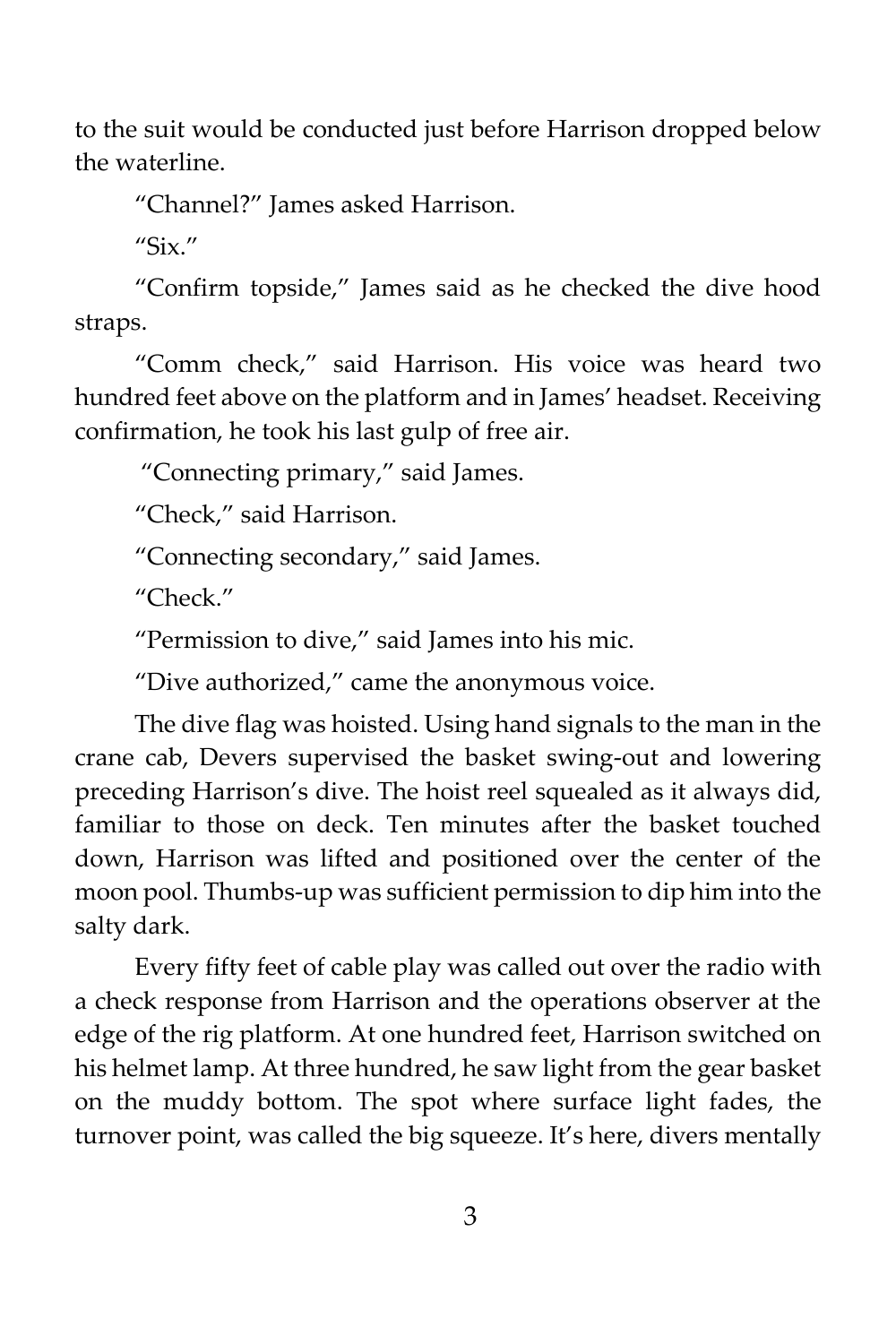separated from those above, constrained in a harsh world holding no mercy for the reckless or desperate.

As the cable played out the slow-motion free fall, the only sound in Harrison's ears was from the air manifold on his back, regulating air in and bubbling air out, maintaining a balance between good and bad, life and death, sanity and otherwise. He flexed gloved fingers and scissored his legs to ward off the chill, getting ready for landing.

On the bottom, Harrison radioed, "Slack twenty feet."

"Twenty feet," said James.

Over decades, an accumulation of tools and scrap, dropped from above, cluttered the bottom, jutting from the mud like broken teeth. His dive light captured an exercise bike.

As slack was given, Harrison trudged through the muddy dark to the tool basket, fetching a hammer, impact wrench, and six-foot pry bar slung underneath a negative buoyancy bladder. He scanned the bottom, finding the closest concrete base. The beveled corner pointed his way to the wellhead further into the dark.

"Moving," Harrison said.

"Check," James confirmed.

Harrison followed a tension cable that ran from one pylon to the opposite corner, knowing it would cross the rig centerline. Pulling a tether, walking was a process of labored breathing, leaning forward, taking a step, then repeat. He counted steps. Sixty or seventy should get him there. He tasted creole sauce in the back of his throat, burning. When that spiked word came to mind, he despised its emergence. Susan had burned in the wreck. "Sonofabitch," he muttered, eyes flaming more than his throat.

"You okay?" asked James.